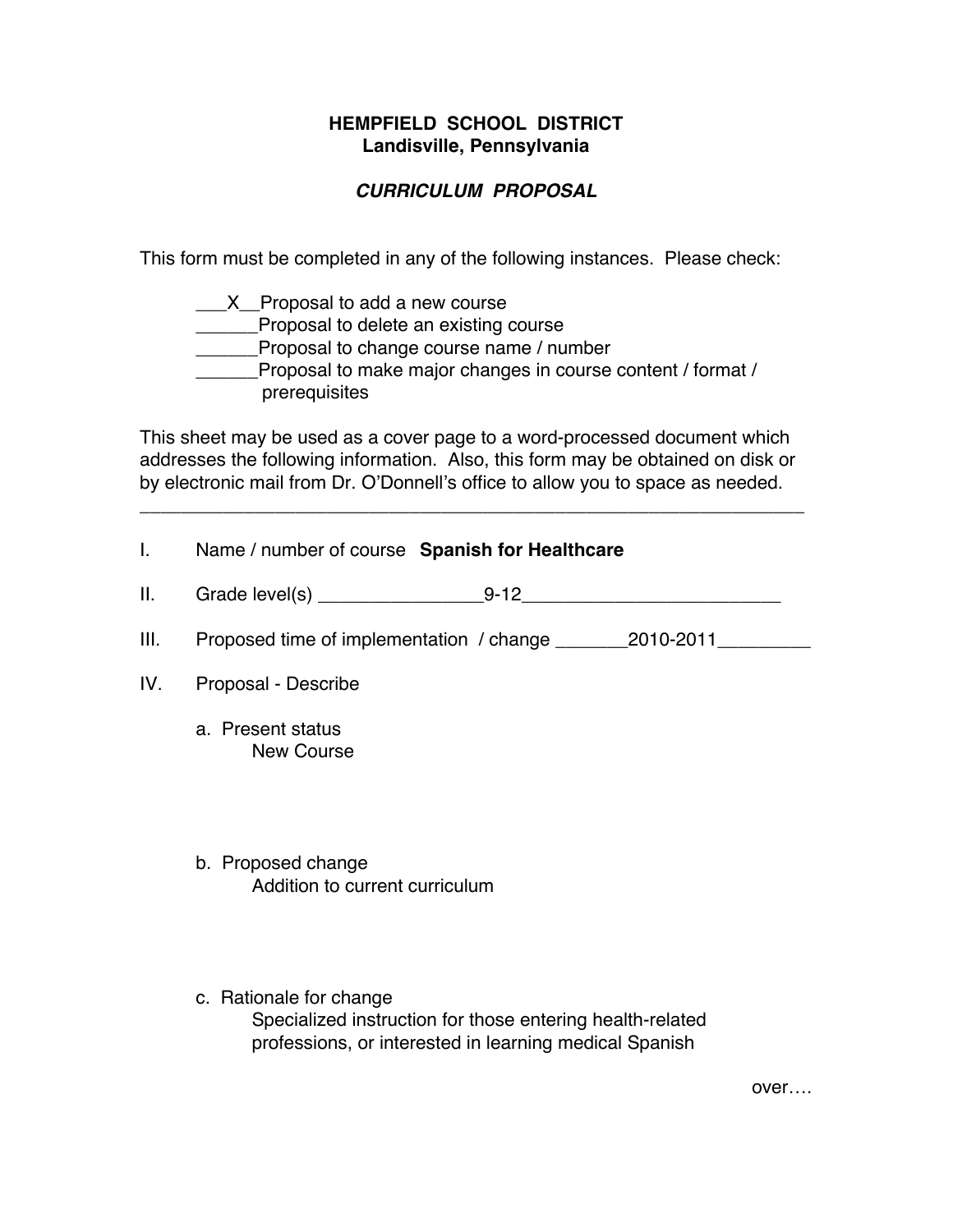d. Relation to overall curricular program

This course would be an addition and a benefit for those looking for specialized instruction and an advantage in their chosen vocation and/or college.

e. Advantages (pros)

The course would give students entering healthcare an advantage in college entrance and/or workforce. The course would expand the offerings of the current curriculum and would benefit the many students who do move on to healthcare-related fields.

- f. Disadvantages (con), if any None
- V. Staff Development Implications None. I have taught a similar course during my employment as adjunct faculty at Lancaster General College of Nursing & Health Science.
- VI. Budgetary Requirements -

|              | Hours of curriculum Preparation | 10@\$26./hr |
|--------------|---------------------------------|-------------|
|              | <b>Materials/Supplies</b>       | \$1933.     |
| Equipment    |                                 |             |
| Personnel    |                                 |             |
| Other (list) |                                 |             |
| TOTAL        |                                 | \$2193      |

Textbooks: Basic Spanish for Medical Personnel – Jarvis/Lebredo, Houghton Mifflin (\$54.50) Complete Medical Spanish – Ríos/Fernández, McGraw-Hill (\$9.96)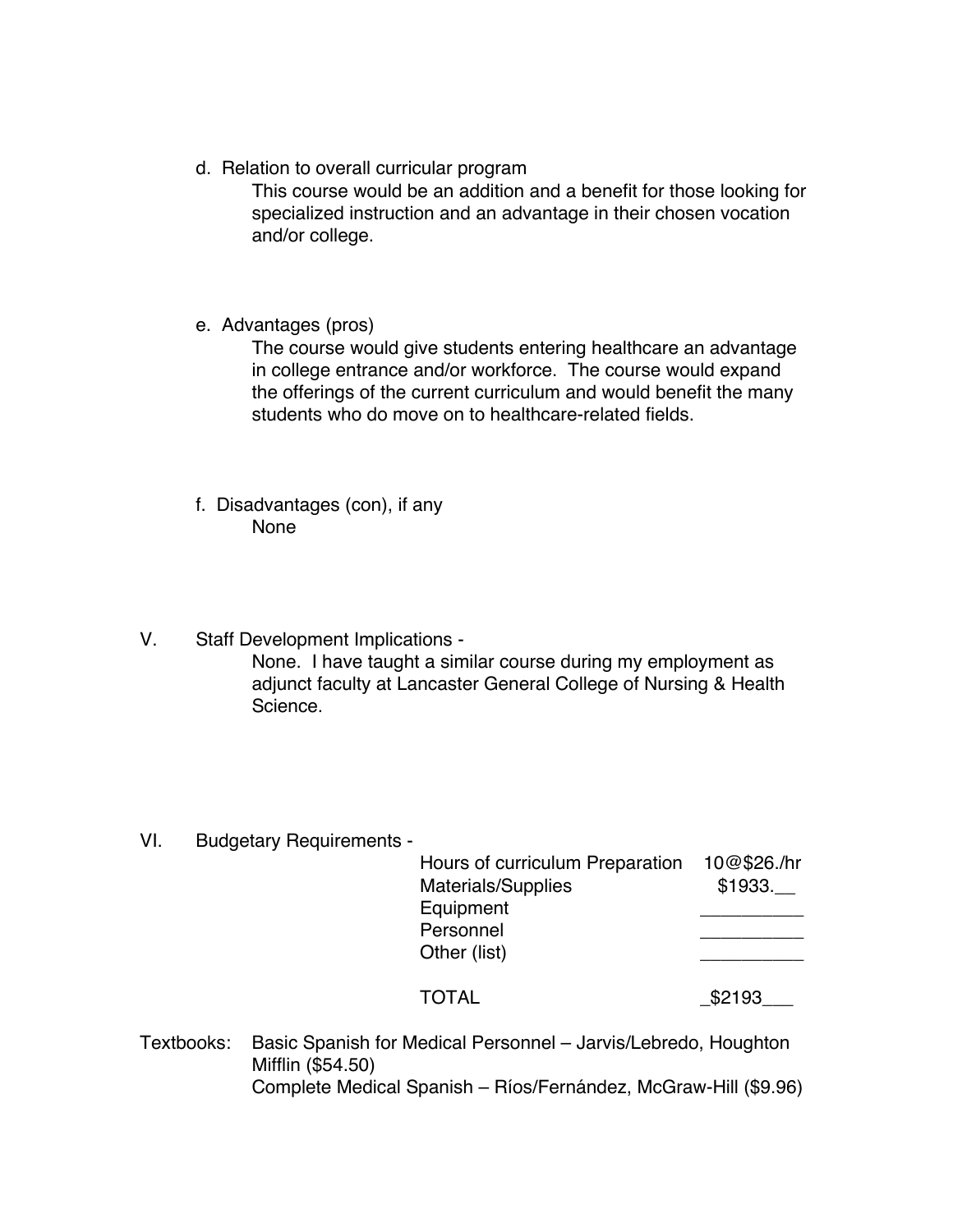## *Course Description:*

Course is designed for students who have successfully completed Spanish IV and who are planning to go into healthcare-related fields in college or other postgraduate vocations. This course serves as a complement to previous learning by adding the ability to assist patients in a medical situation. Course will address typical physical/anatomy vocabulary, patient history, patient intake, determining basic pain or physical conditions/ailments, basic physical exam, common conditions and diseases, emergency procedures, patient intake and patient discharge procedures, prescription instructions, taking/making appointments. In addition to basic language skills emphasis will be specifically placed on patientprofessional communication which is encouraged through role-play, dialogues, situational conversations, spontaneous communication, etc. Students are expected to communicate 100% in Spanish.

## *Assessment:*

Students will be assessed with in all four areas to include reading (patient prescriptions, doctor instructions, etc.), writing (appointment making, discharge instructions, etc.), listening and speaking (patient communication, instructions, assessing pain, etc.) for each unit of study. Assessments will also include vocabulary and grammar specific to healthcare (doler, etc.) and include servicerelated campaigns (smoke free, drug free, patient education, etc.).